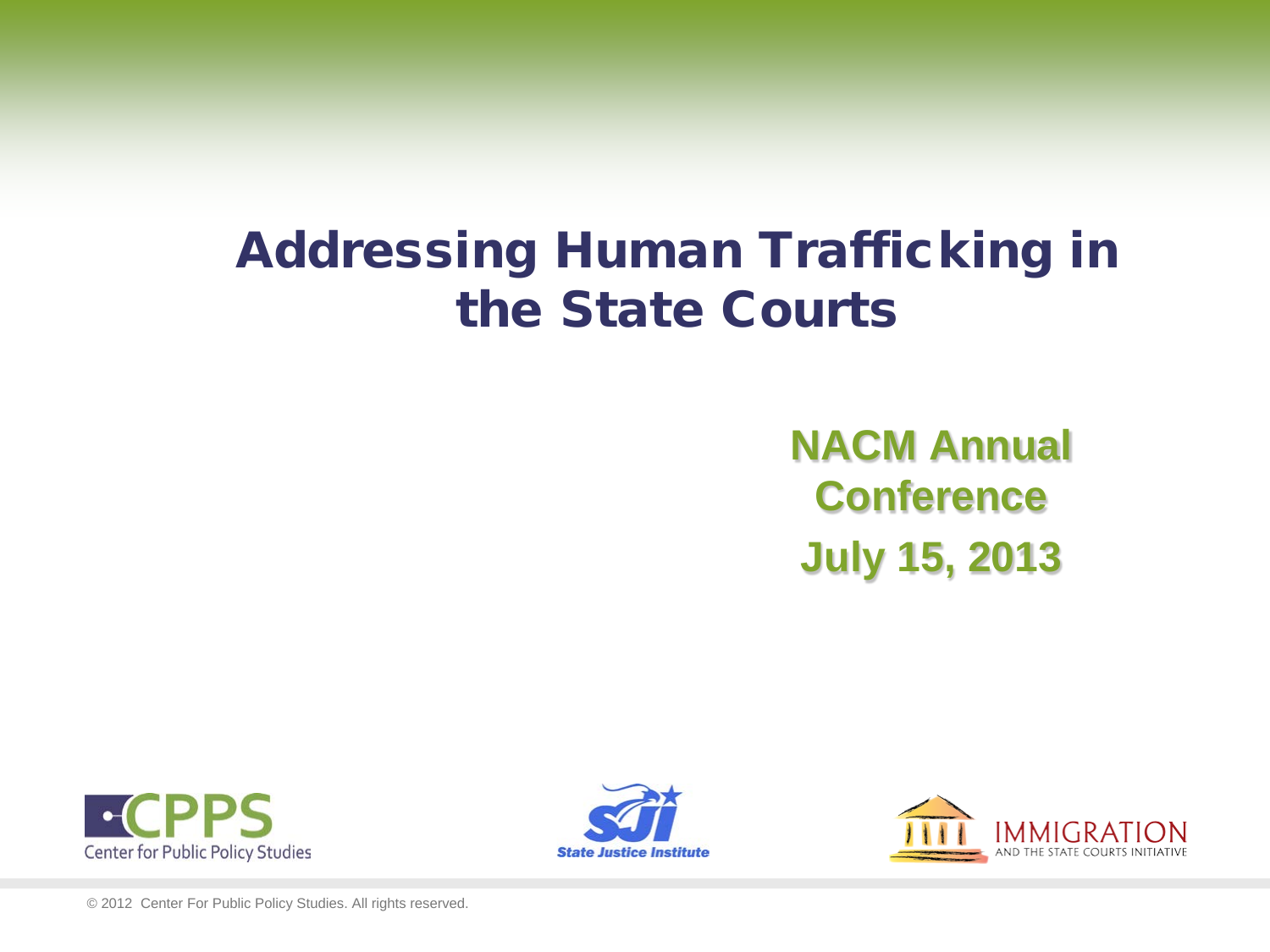John Martin Marla Moore David Slayton Steven Weller





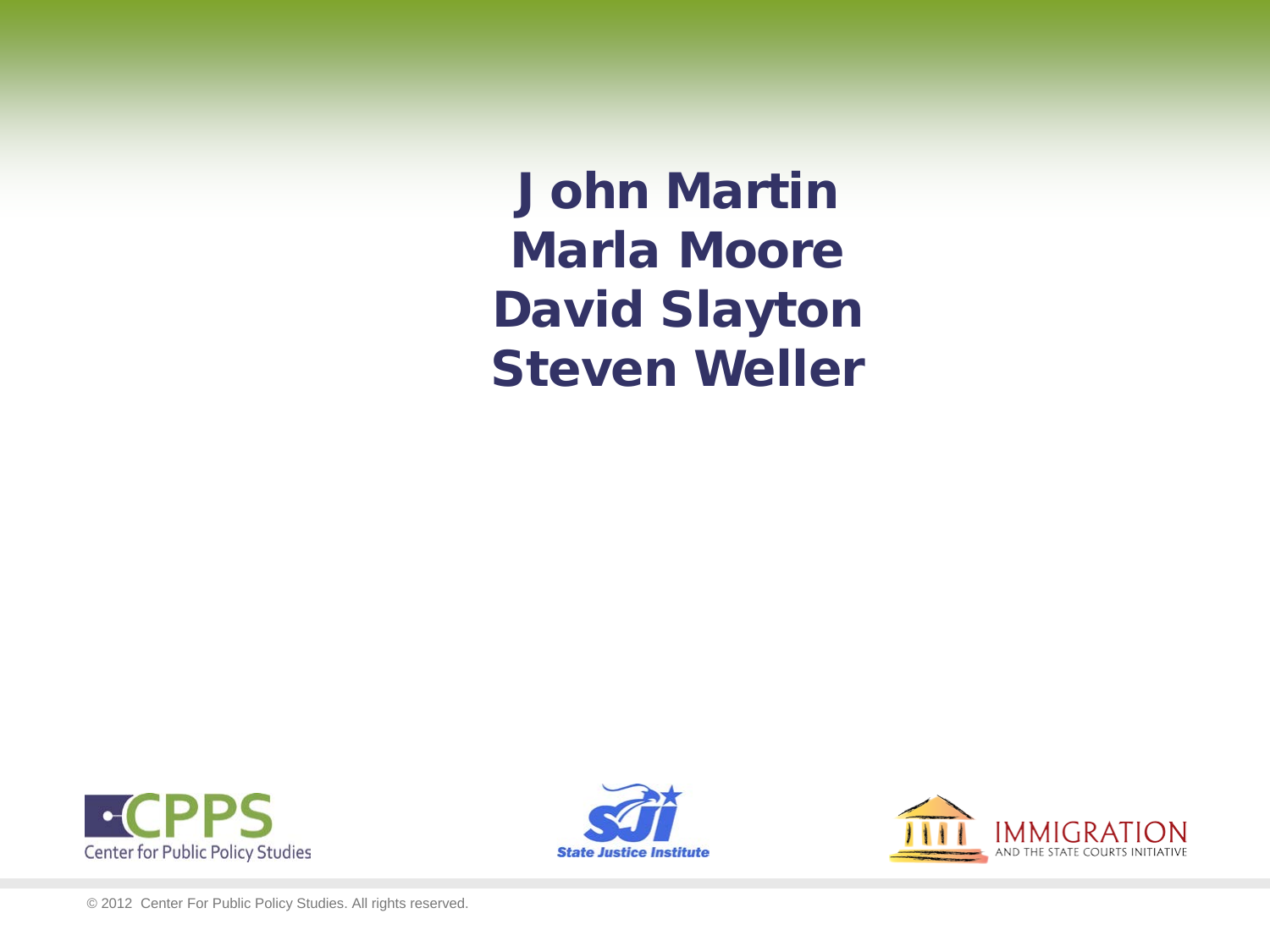



# Why Human Trafficking is Important for the State Courts

- **There are numerous human trafficking victims and traffickers in the US.**
- **Great deal of activity by federal and state law enforcement and by national interest groups but topic is newer for the courts.**
- **Increased attention directed at state laws.**
- **Recognition that human trafficking can be present in a variety of state court cases such as prostitution, drug sales by individuals who may be trafficking victims, child thieves, and abused and neglected children.**

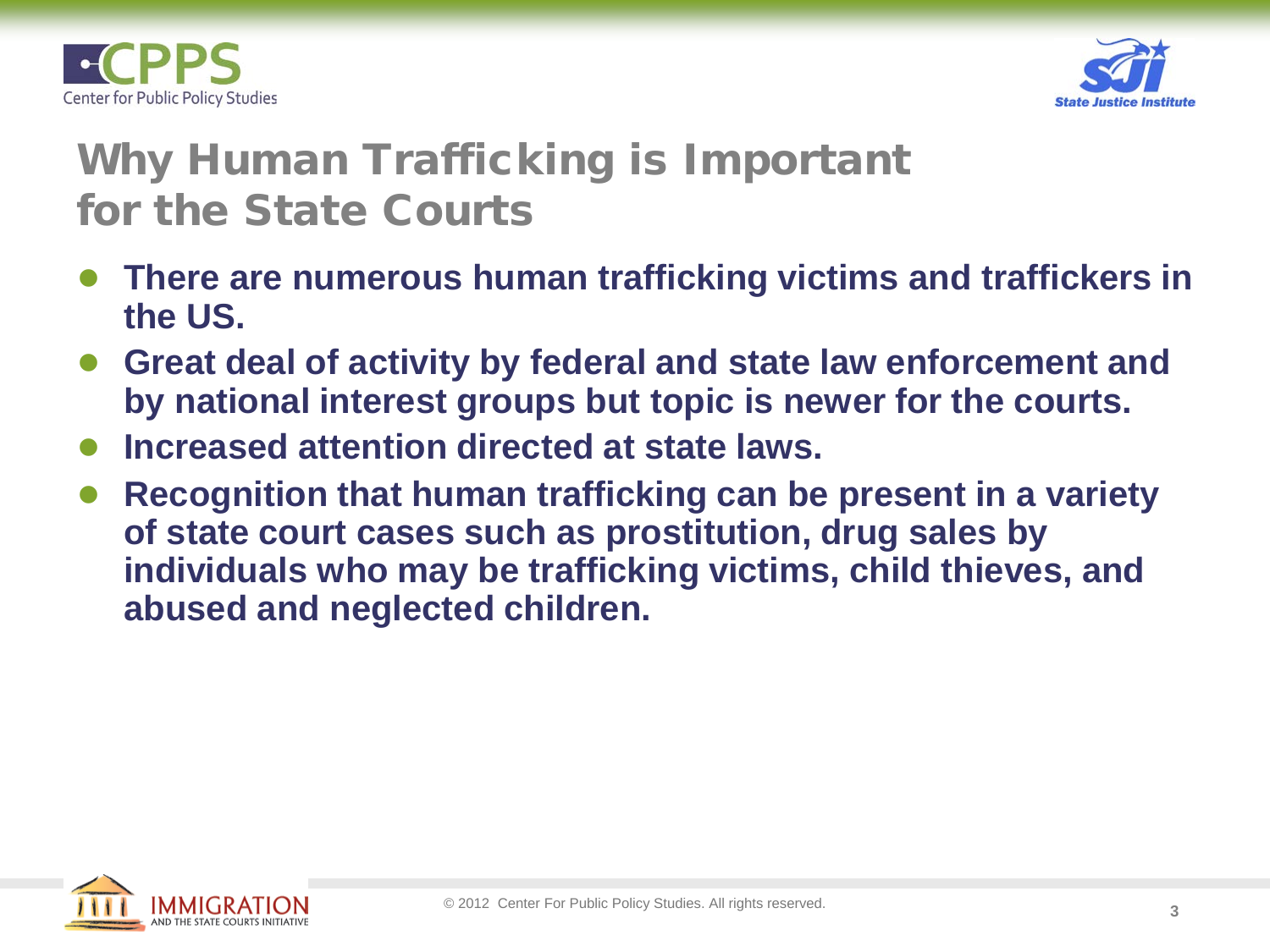



# Human Trafficking Scope, Types, and Dynamics

**Human trafficking occurs when an individual or an organization induces or recruits or harbors or transports or provides or obtains a person by force or fraud or coercion for the purposes of involuntary servitude or peonage or debt bondage or slavery or a commercial sex act.** 

●**Commercial Sex Acts such as pimp controlled prostitution, escort services, residential and underground brothels, pornography production and cyberpornography, or cantina, karaoke and other types of bars or clubs.**

#### ●**Labor or Services including:**

- Involuntary Servitude, Peonage, and Slavery people fear physical, **emotional, and/or legal consequences if they attempt to escape their conditions.**
- **Debt Bondage – labor is demanded as a means of loan or service repayment but terms and conditions have not been defined or the value of the victim's service has not been reasonably assessed or is not applied to the liquidation of the debt.**

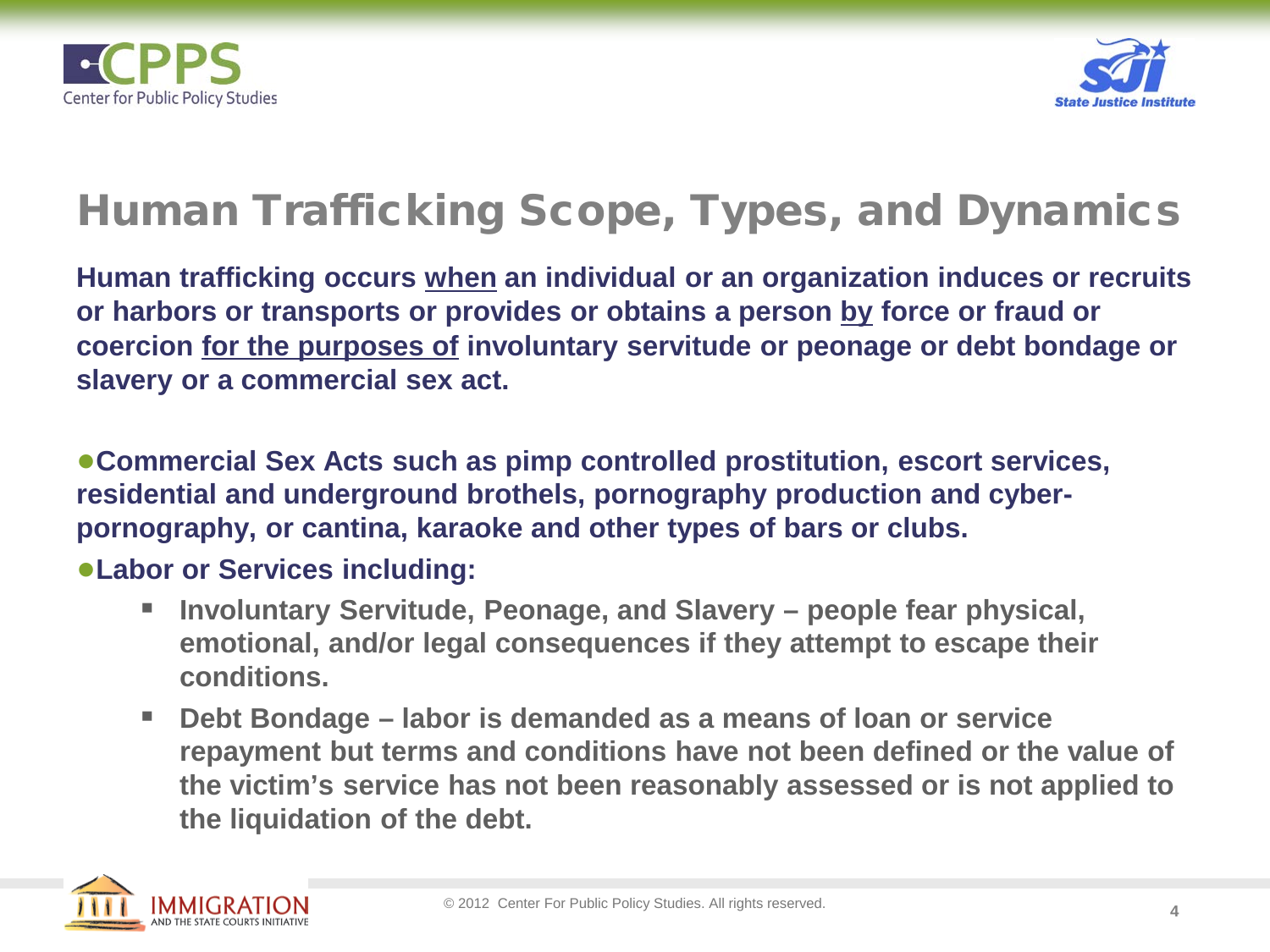



# Human Trafficking Challenges For the State Courts

- **Prosecution of human trafficking under state trafficking laws rather than other criminal violations.**
- **Determining how human trafficking might appear in the state courts.**
- **Linking trafficking victims with appropriate resources.**
- **Using federal protections for immigrant victims where appropriate.**

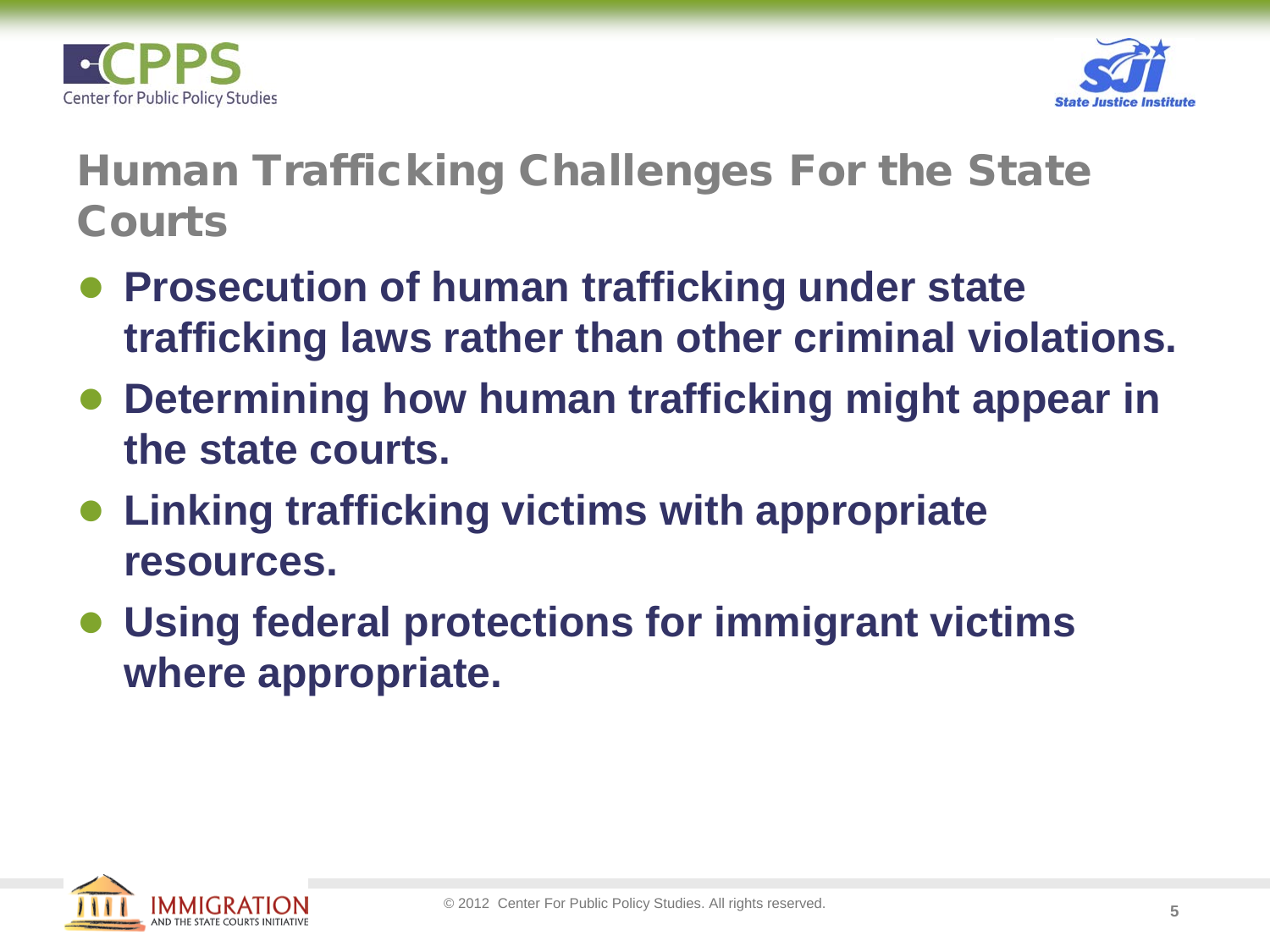



# Prosecution Using HT Rather Than Other Laws

- **Local prosecutors often prefer to prosecute cases involving trafficking under other more familiar laws.**
- State human trafficking laws are often more difficult to prove than **other state laws that carry similar penalties.**
- **Courts and justice partners are often unfamiliar with how to address human trafficking.**
- **The background characteristics of some trafficking victims can make prosecution challenging.**
- **Trafficking victims often are reluctant to testify.**
- **Trafficking, especially labor trafficking, often is viewed as a federal matter and thus potential state cases are routinely referred to the Department of Homeland Security rather than considered locally.**
- Federal T and U visas and other potential federal protections for non-**U.S. citizen trafficking victims are often unfamiliar to state court practitioners.**

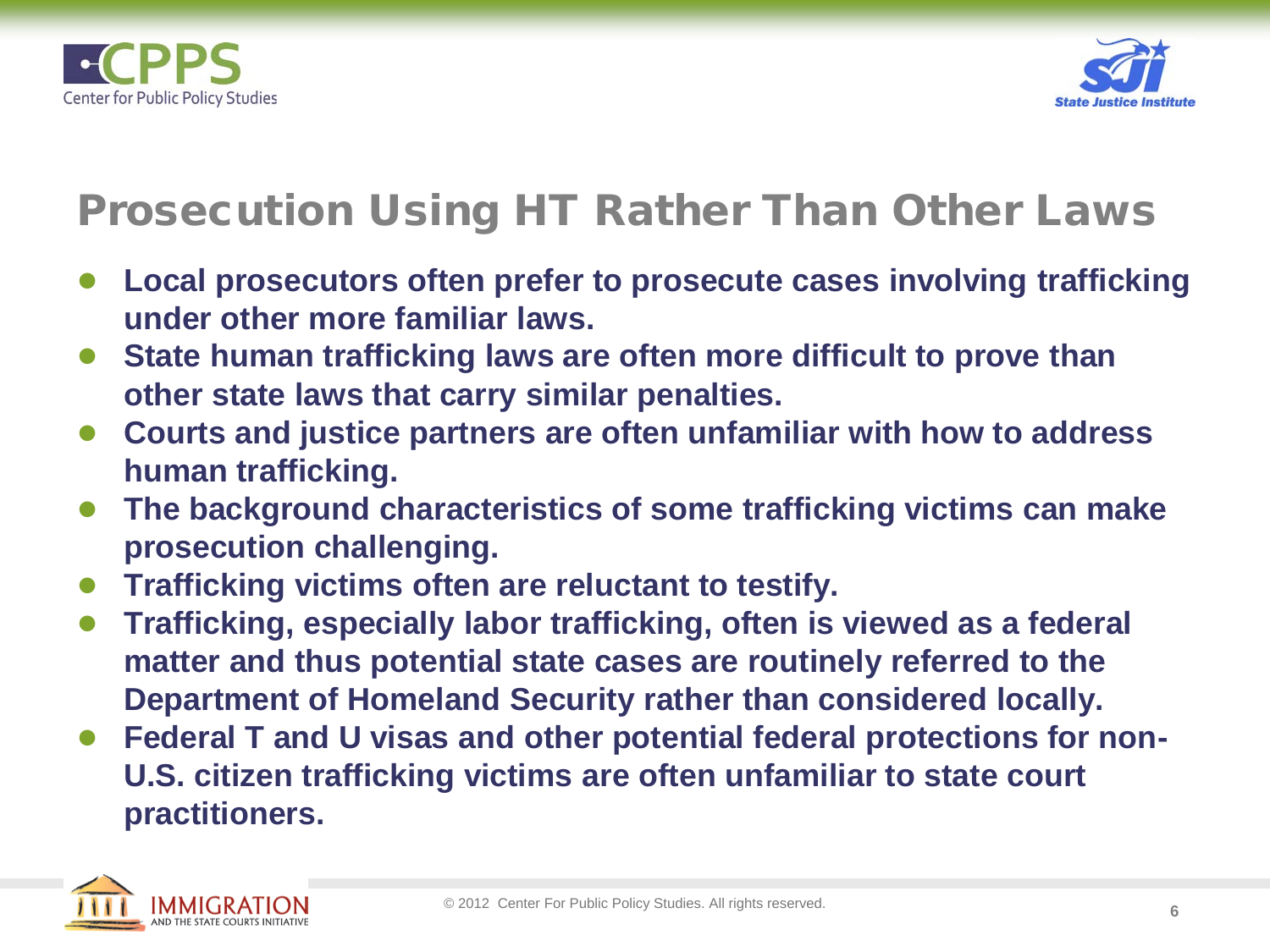



# How Human Trafficking Might Appear in the State Courts

- **Human trafficking charges**
- **Prostitution**
- **Drug possession and sales**
- **Theft and other offenses**
- **Health code and other ordinance violations**
- **Juvenile delinquency**
- **Child abuse and neglect**
- **Others**

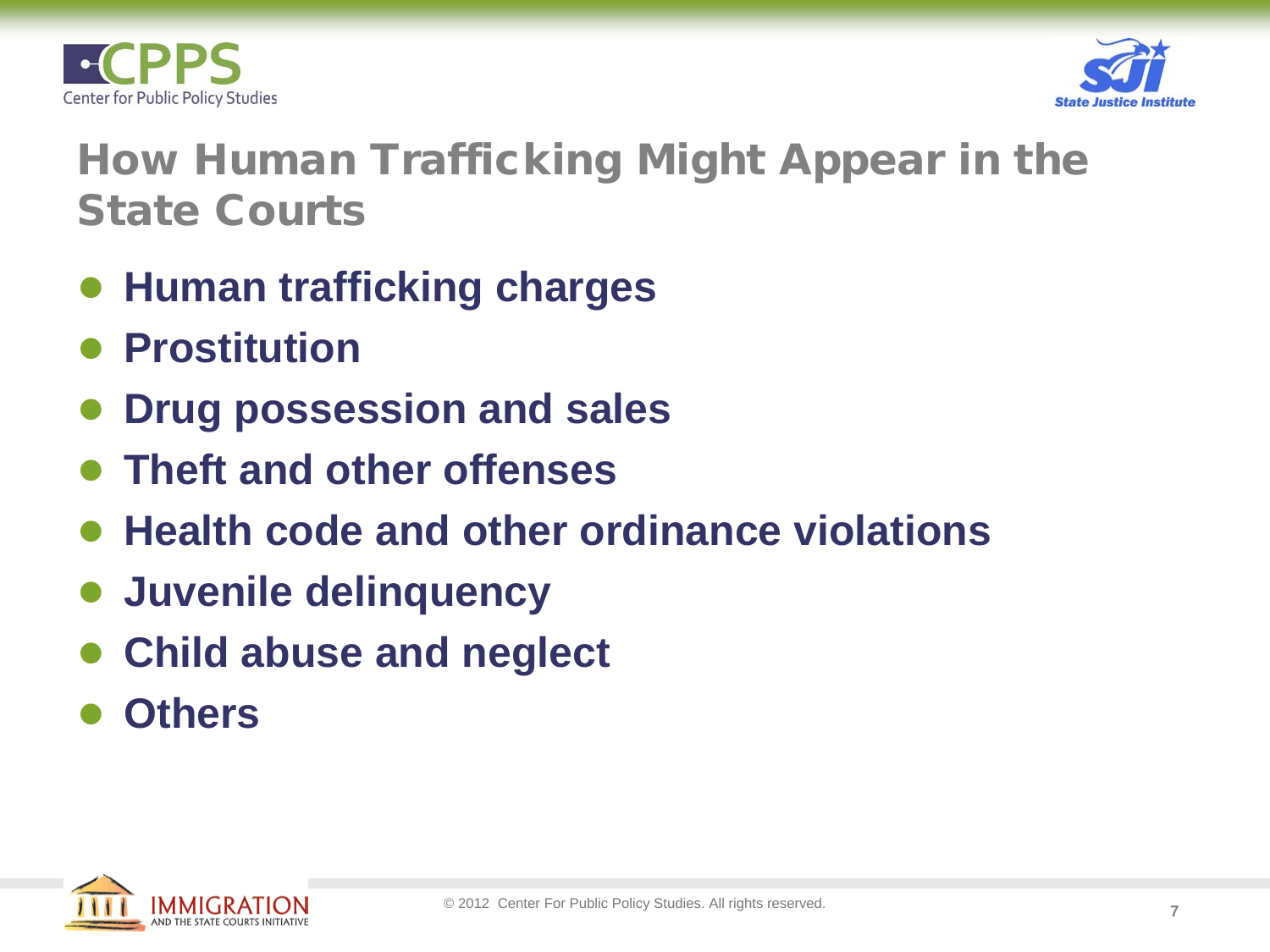



#### Identifying a Juvenile Trafficking Victim

- **Prostitution is the primary form of human trafficking for juvenile girls. Distinguishing between a prostitute and a victim of human trafficking can be difficult.**
- **Trafficking victims may also engage in other illegal activities for their traffickers, such as selling drugs or recruiting other victims for their traffickers.**
- **Trafficking victims may commit status offenses such as runaways or truancy.**
- **Trafficking of children by family members, for sex or labor, may arise in an abuse or neglect proceeding.**
- **A trafficker may try to get guardianship over a victim.**

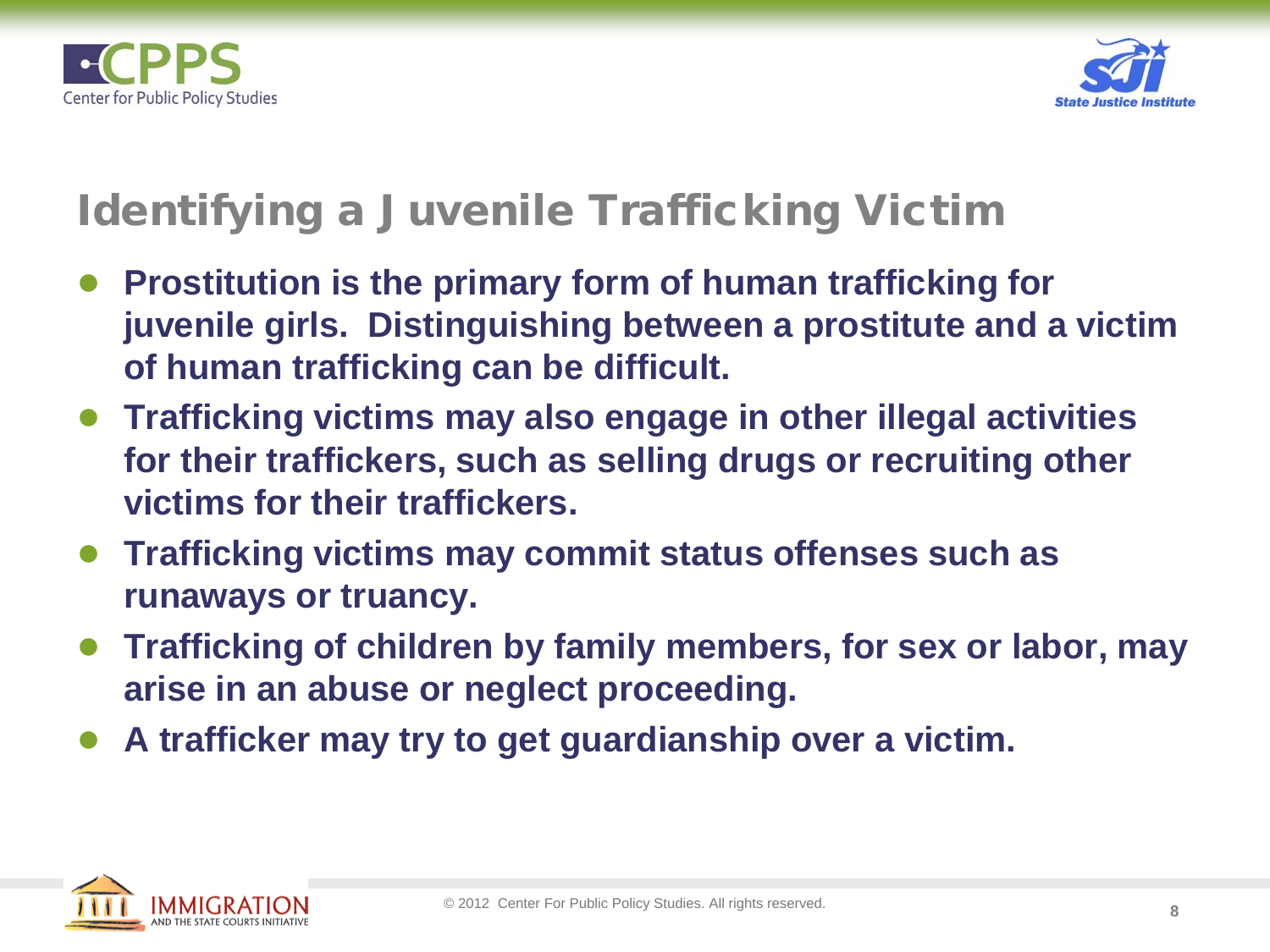



#### Resource Needs For Human Trafficking Victims

- **Safe housing away from traffickers and their associates;**
- **Medical care and substance abuse treatment;**
- **Placement options for short-term and long-term care;**
- **Specialized mental health treatments for trafficking victims, since traditional counseling modalities often have little success;**
- **Assistance with transportation to access specialized programs and medical services, counseling, interviews, and court;**
- **Life skills and vocational training; and**
- **New Social Security numbers, since traffickers often keep birth certificates, drivers' licenses, and Social Security cards of the victims and use these documents to track their whereabouts when they flee.**

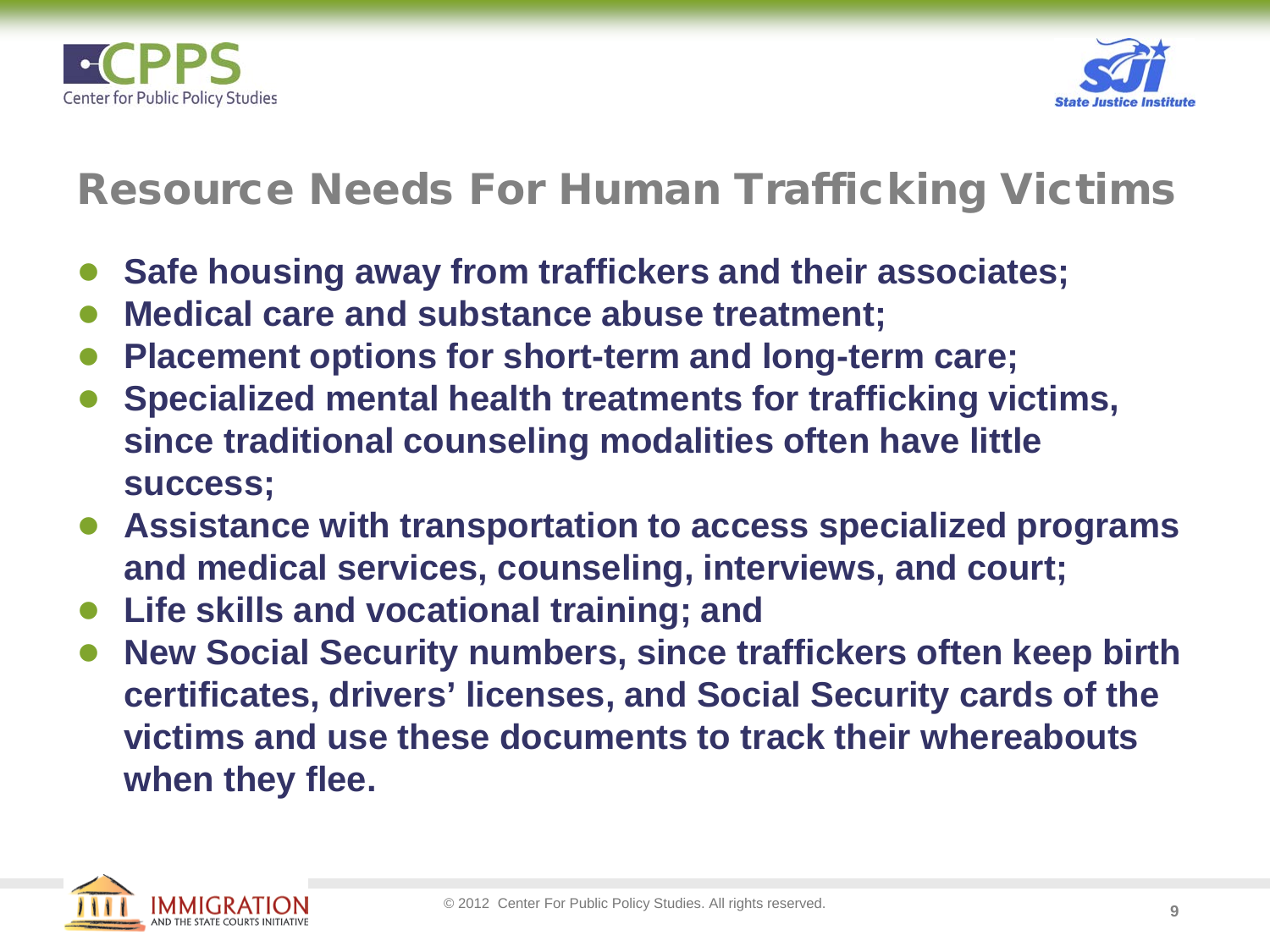



#### Potential State Court Responses

# **Overview of The Human Trafficking and the State Courts Collaborative**

- **Partners**
- **Strategic Priorities**
- **Activities**

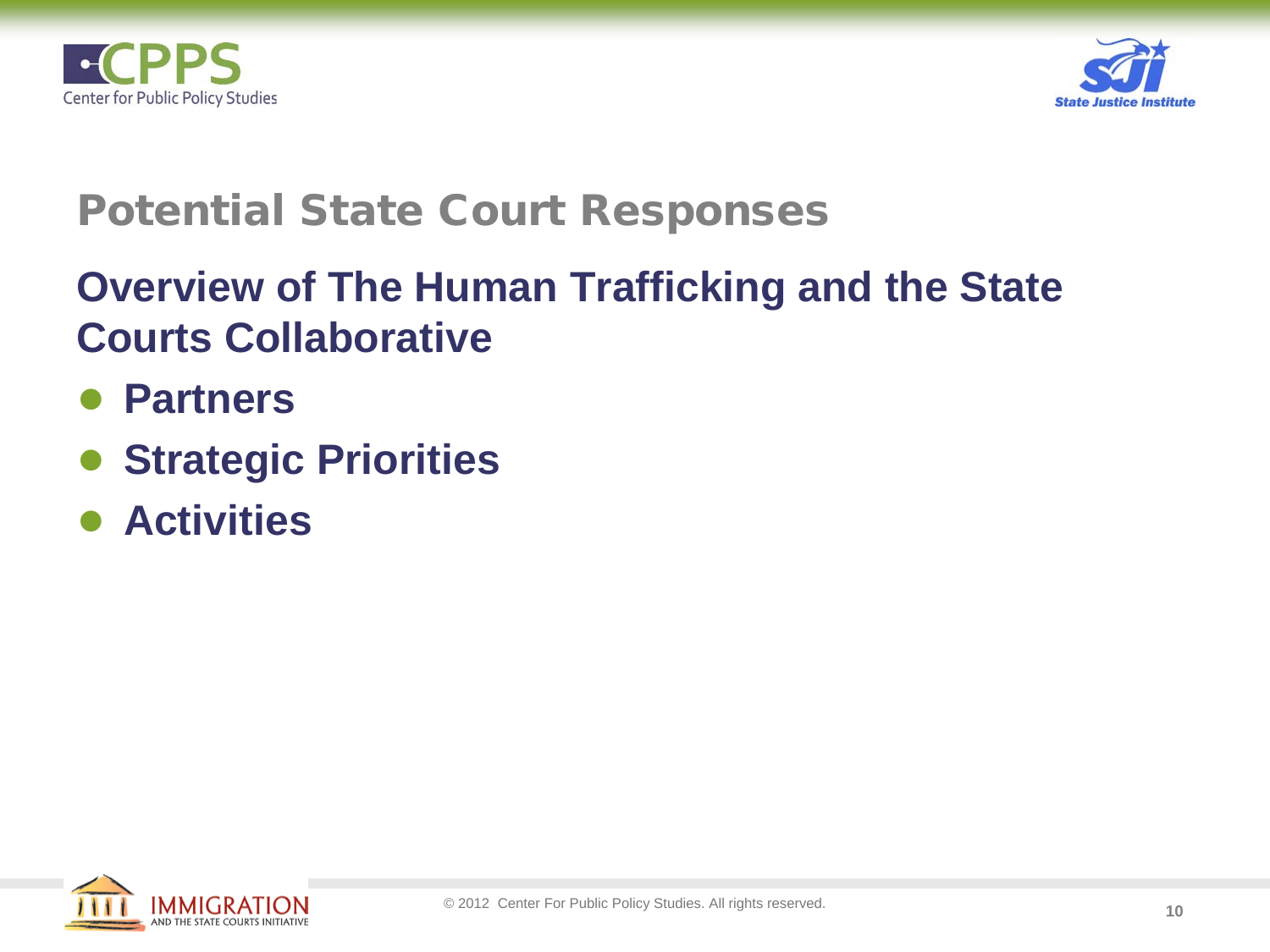



# Example CPPS/State Court Human Trafficking Priorities in Georgia

- **Increase awareness of human trafficking across the justice system;**
- **Educate judges on the dynamics of human trafficking and the relationship between the traffickers and victims;**
- **Develop protocols on how to identify trafficking victims and assuring that judges are familiar with the protocols;**
- **Develop best practices for judges on how to handle trafficking victims in court, including providing for the safety of the victims;**
- Provide for separation and protection of the victim from the **trafficker while the case is in progress and both are living in the community; and**
- **Identify and develop services for trafficking victims.**

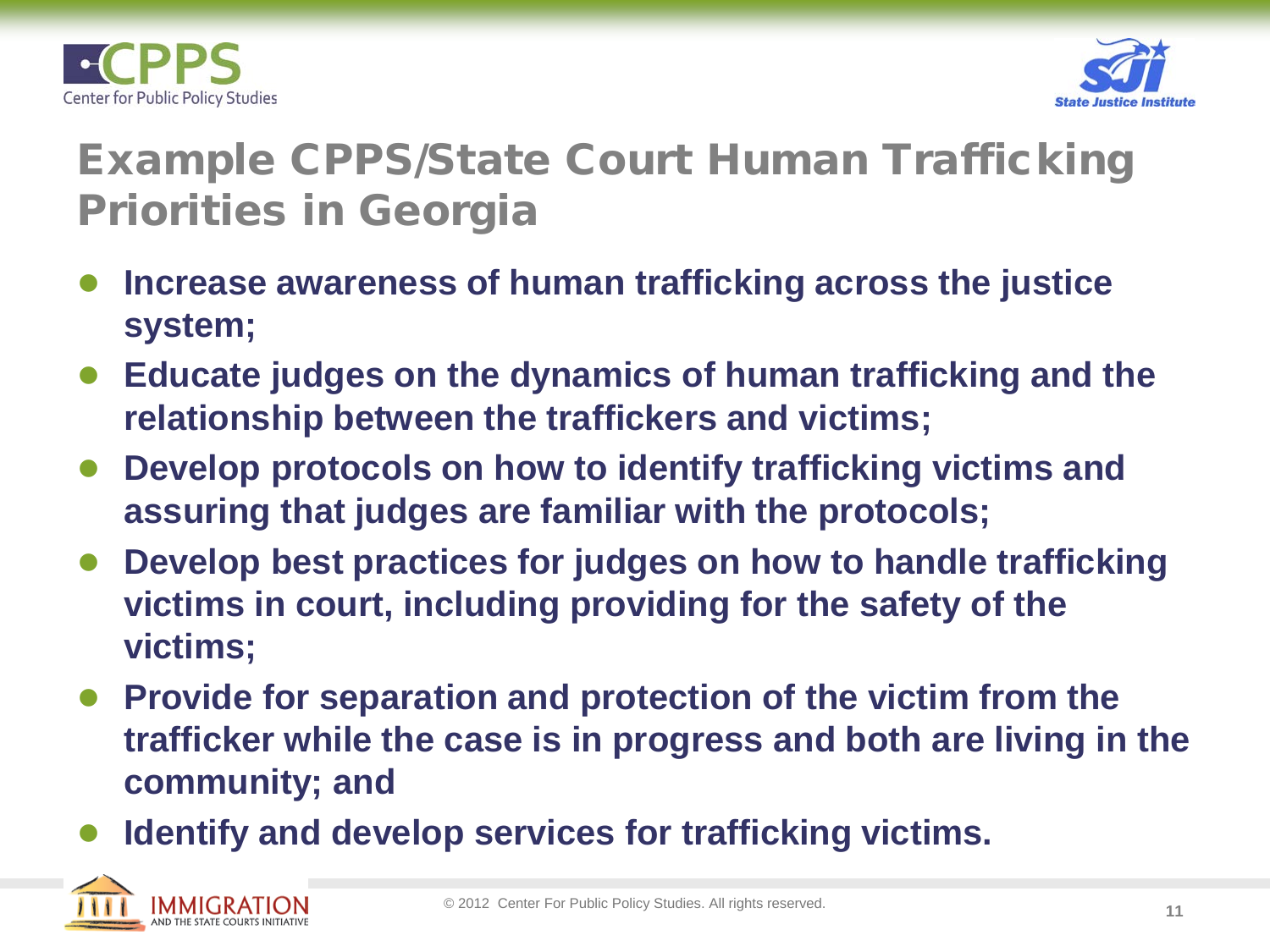



# Example CPPS/State Court Human Trafficking Priorities in Texas

- **Determine how the presence of a human trafficking element in a prosecution for a related crime might be used as a sentencing enhancement to facilitate prosecutions of human traffickers and identification of victims under Texas State Statutes;**
- Assure reliability of the data systems, to enable accurate counting of **human trafficking cases;**
- **Increase awareness of possible human trafficking cases throughout the justice system;**
- **Improve the quality and availability of services for victims of human trafficking;**
- **Enhance the effectiveness of specialized prostitution courts in identifying and providing assistance to human trafficking victims; and**
- Enhance assistance to non-citizen victims in pursuing immigration **benefits aimed at victims of severe human trafficking.**

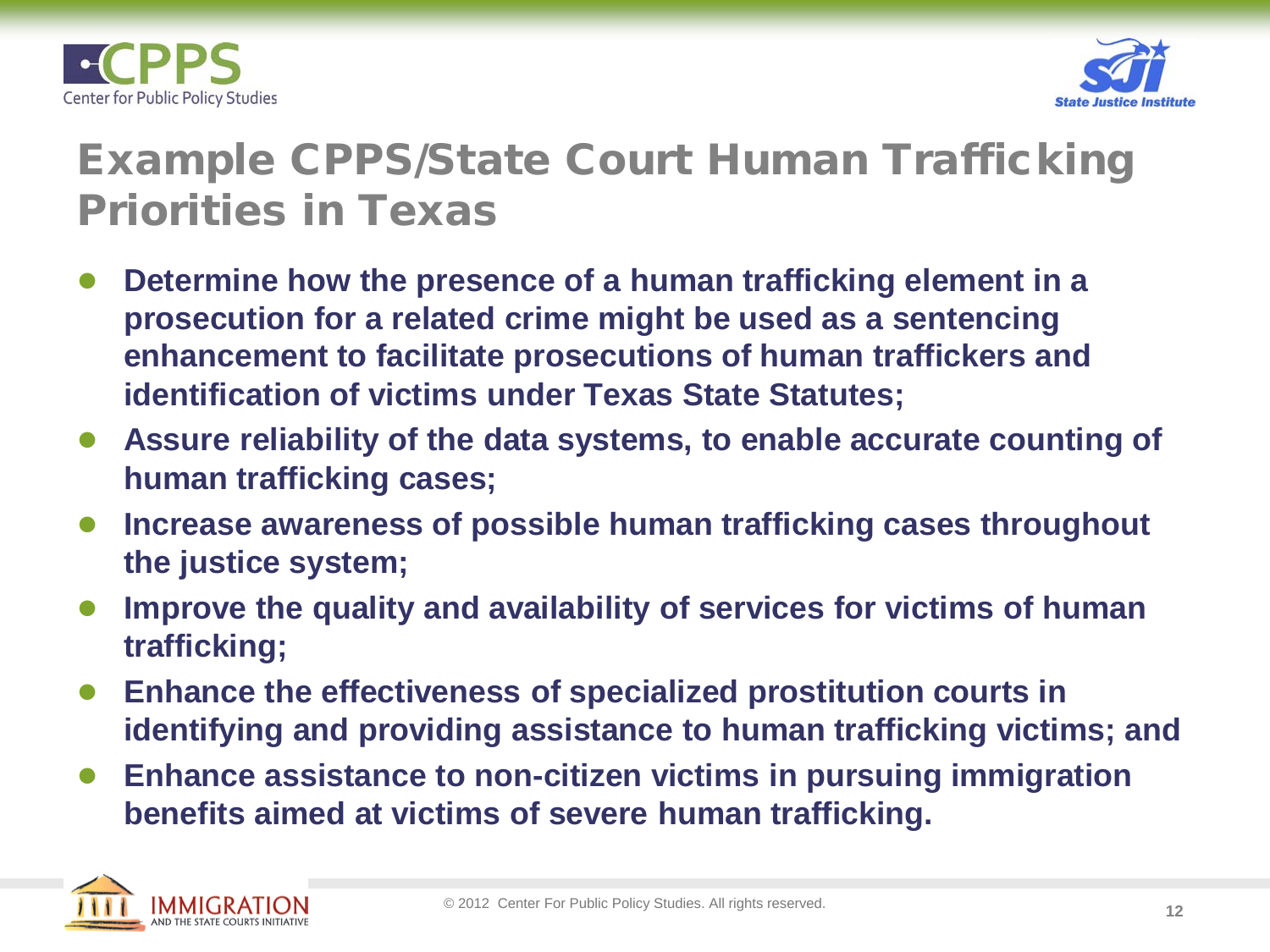



#### Human Trafficking, Immigration Status, and the State Courts

- **There are numerous immigrants in the US today and the numbers are likely to expand greatly over the next few decades.**
- **There are numerous families with complicated immigration status, including mixed status.**
- **Immigration status, especially status of trafficking victims, can be impacted greatly by state court action.**

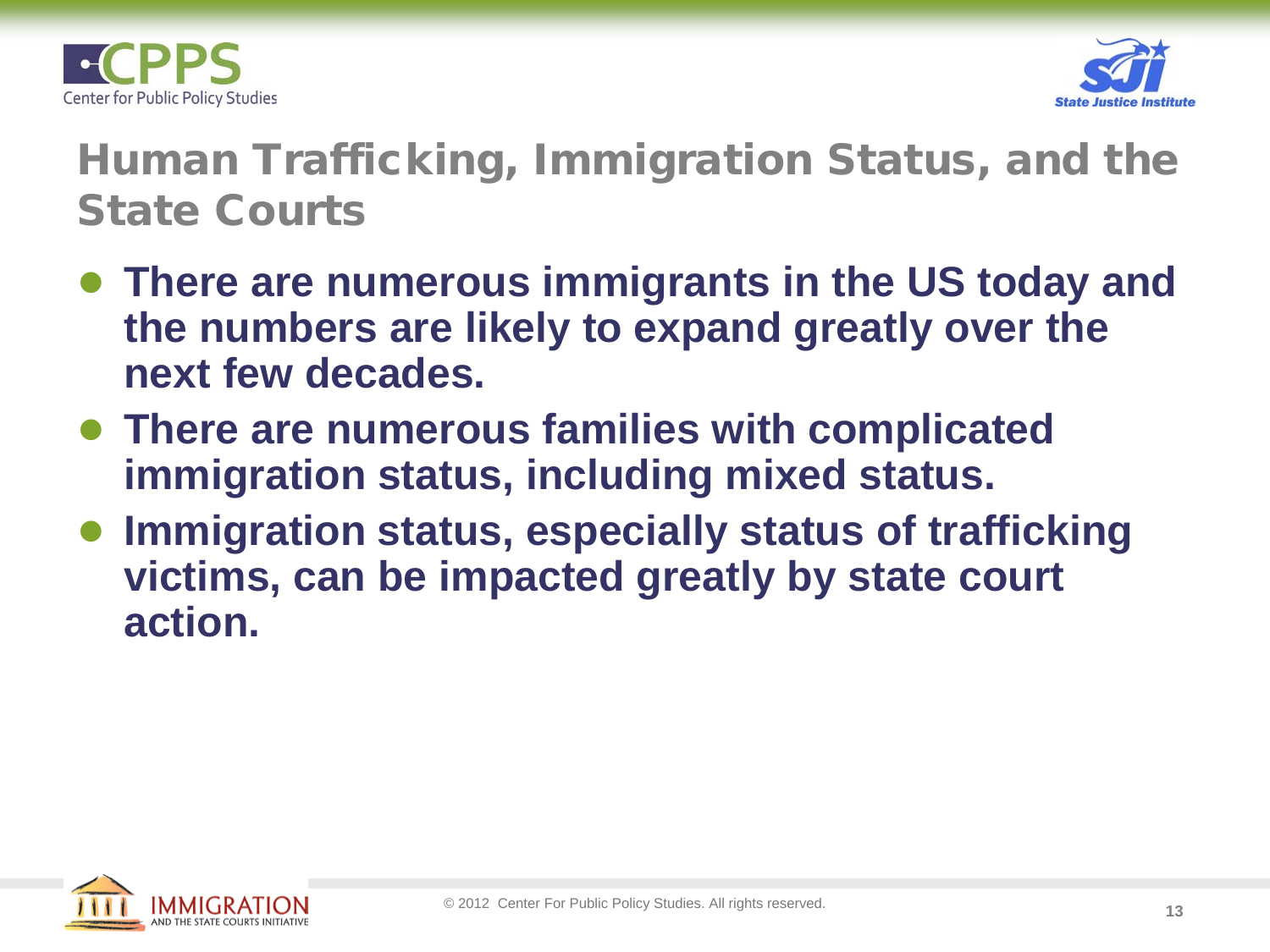



#### Using Federal Protections For Human Trafficking Victims

- **U Visas**
- **T Visas**
- **VAWA**
- **Special Immigrant Juvenile Status**

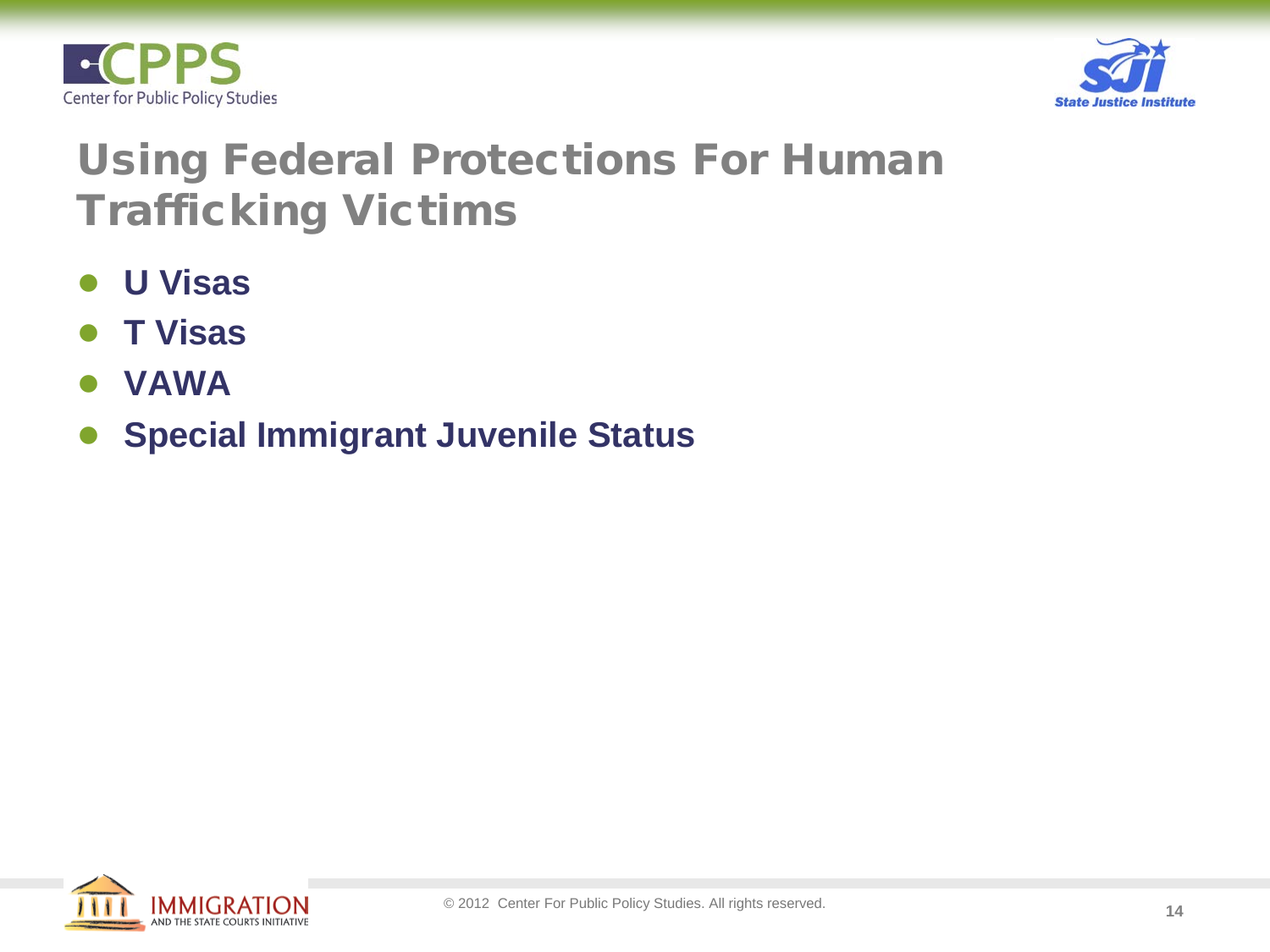



#### U Visas

- **U visas are non-immigrant visas with a duration of up to four years for a non-citizen who: (1) has suffered severe physical or mental abuse as a result of being a victim of criminal activity; (2) has been, is being, or is likely to be of help to a Federal, state, or local investigation of the criminal activity causing the abuse; and (3) has certification from a Federal, state, or local judge, prosecutor, law enforcement officer, or other justice system official involved in prosecuting the criminal activity**
- After three years in U visa status, person may be able to adjust **status to lawful permanent residence**

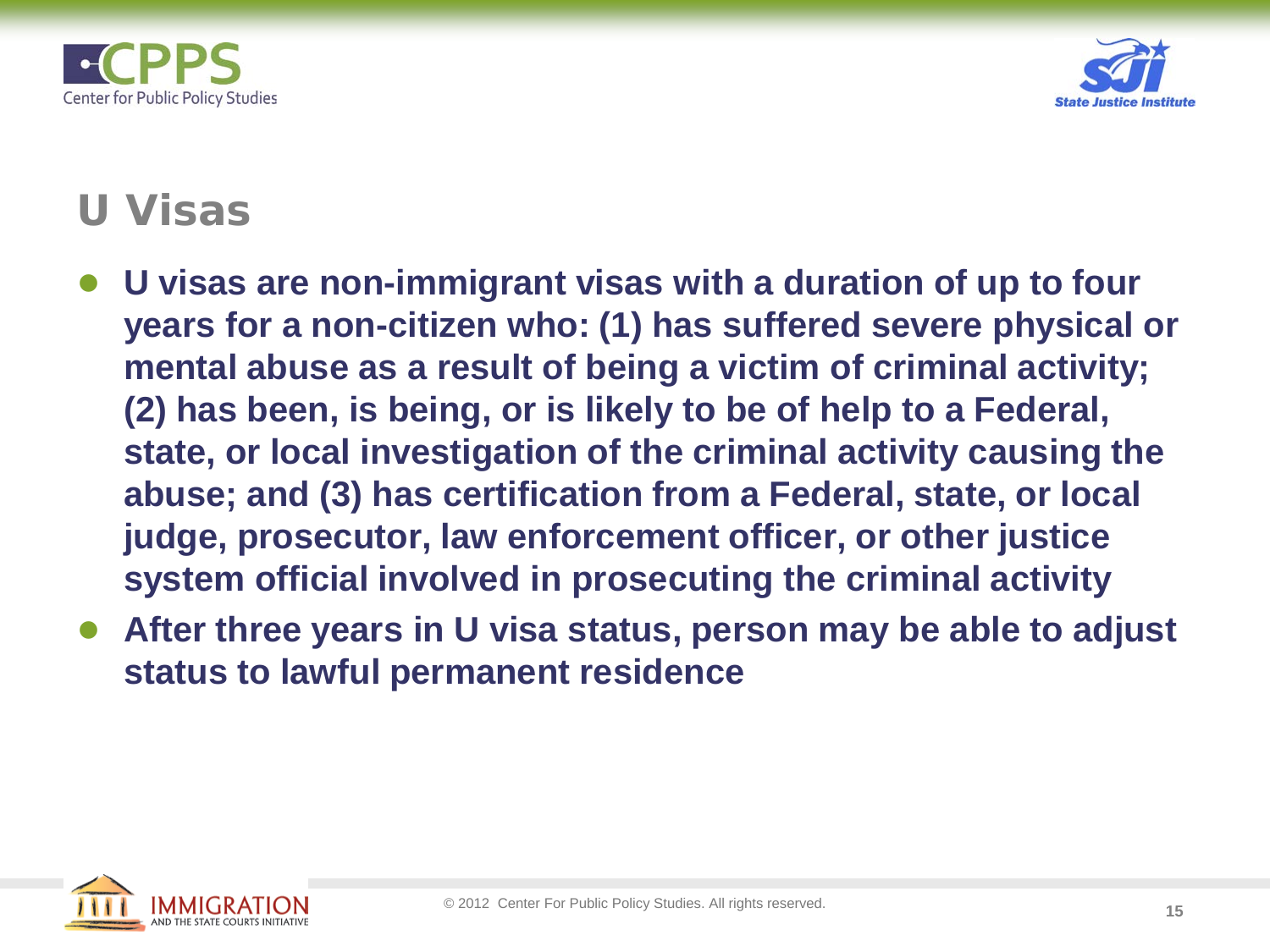



#### T Visas for Human Trafficking Victims

- **The T visa is a non-immigrant visa available for individuals who have been the victims of human trafficking and meet the following requirements:**
	- **The person is the victim of a severe form of trafficking. Note that Federal immigration law classifies any sex trafficking of a person under age 18 as severe trafficking.**
	- **If the person is 18 or older, the person is complying with a reasonable request to assist in the investigation or prosecution of the traffickers.**
- The maximum length of stay under the T visa status is four **years, unless extended. The holder of a T visa is eligible to apply for lawful permanent resident status after three years. The person must show good moral character.**

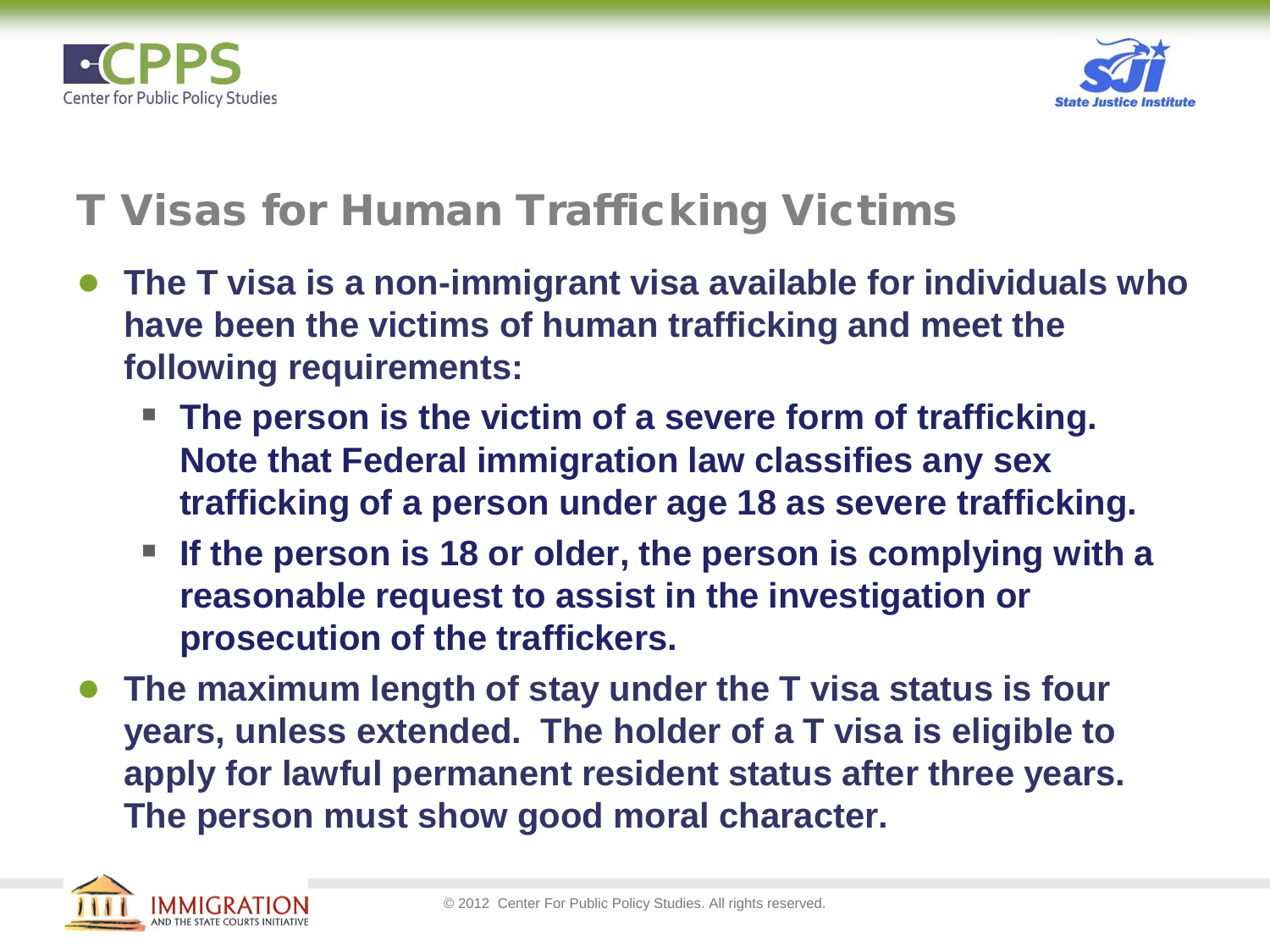



#### VAWA – Violence Against Women Act

- **VAWA provides opportunities for persons who suffer** "**battery or extreme mental cruelty**" **by a USC or LPR spouse or parent to gain lawful status**
- **Derivative provisions designed to promote continued family unity permit petitions to include children of abused spouses, or the non-abusive parent of abused children**
- An application filed after separation or divorce must be filed **within two years of the divorce**
- **Must show good moral character**

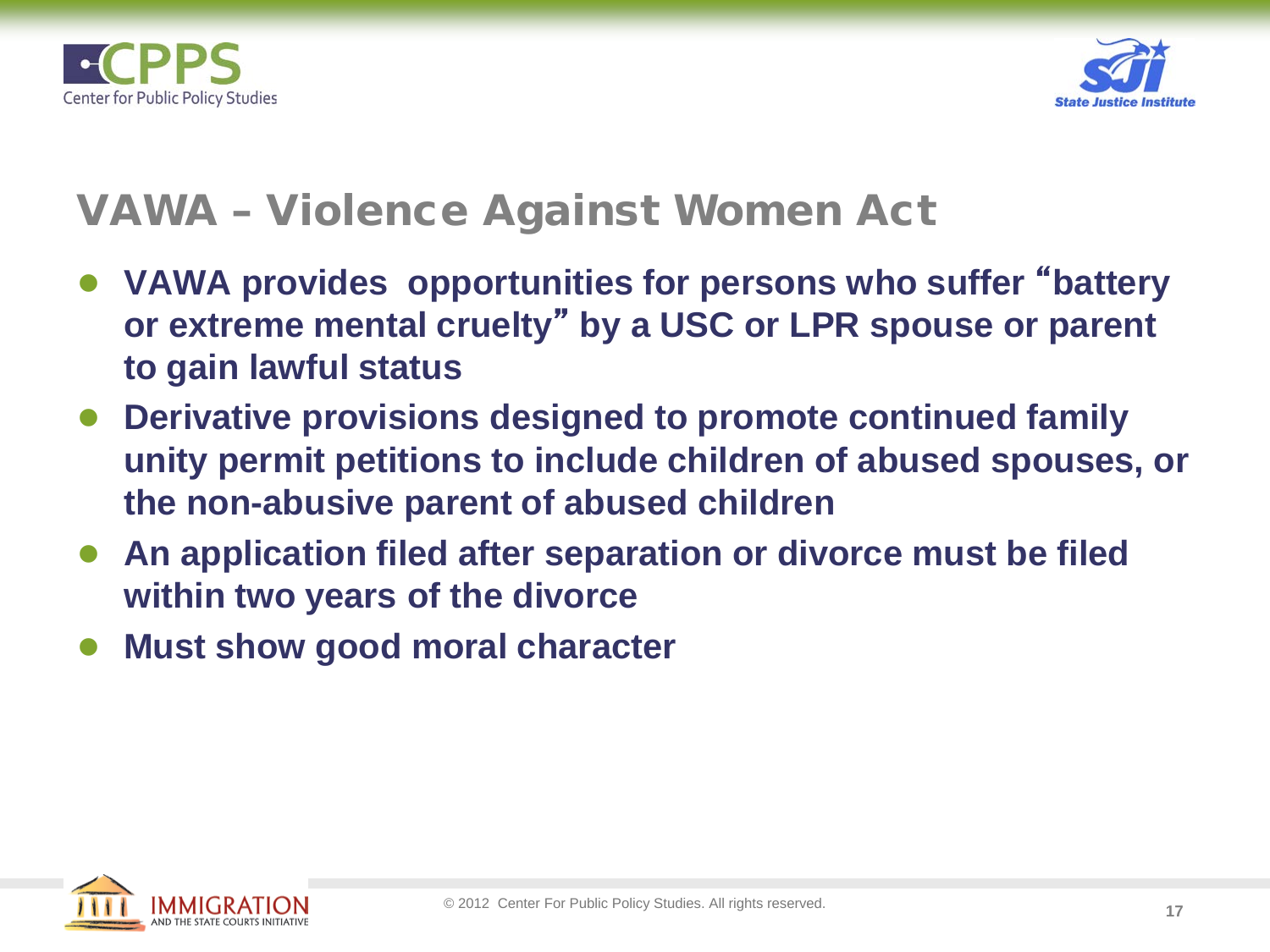



# Eligibility for Special Immigrant Juvenile Status

**An unmarried non-citizen under the age of 21 is eligible to apply for SIJ status:**

●**Who has been declared dependent on a juvenile court located in the United States or whom such a court has legally committed to, or placed under the custody of, an agency or department of a State, or an individual or entity appointed by a State or juvenile court located in the United States,** 

●**Whose reunification with one or both parents is not viable due to abuse, neglect, abandonment, or a similar basis found under State law, and**

●**For whom it has been determined in administrative or judicial proceedings that it would not be in the alien's best interest to be returned to the alien's or parent's previous country of nationality or country of last habitual residence**

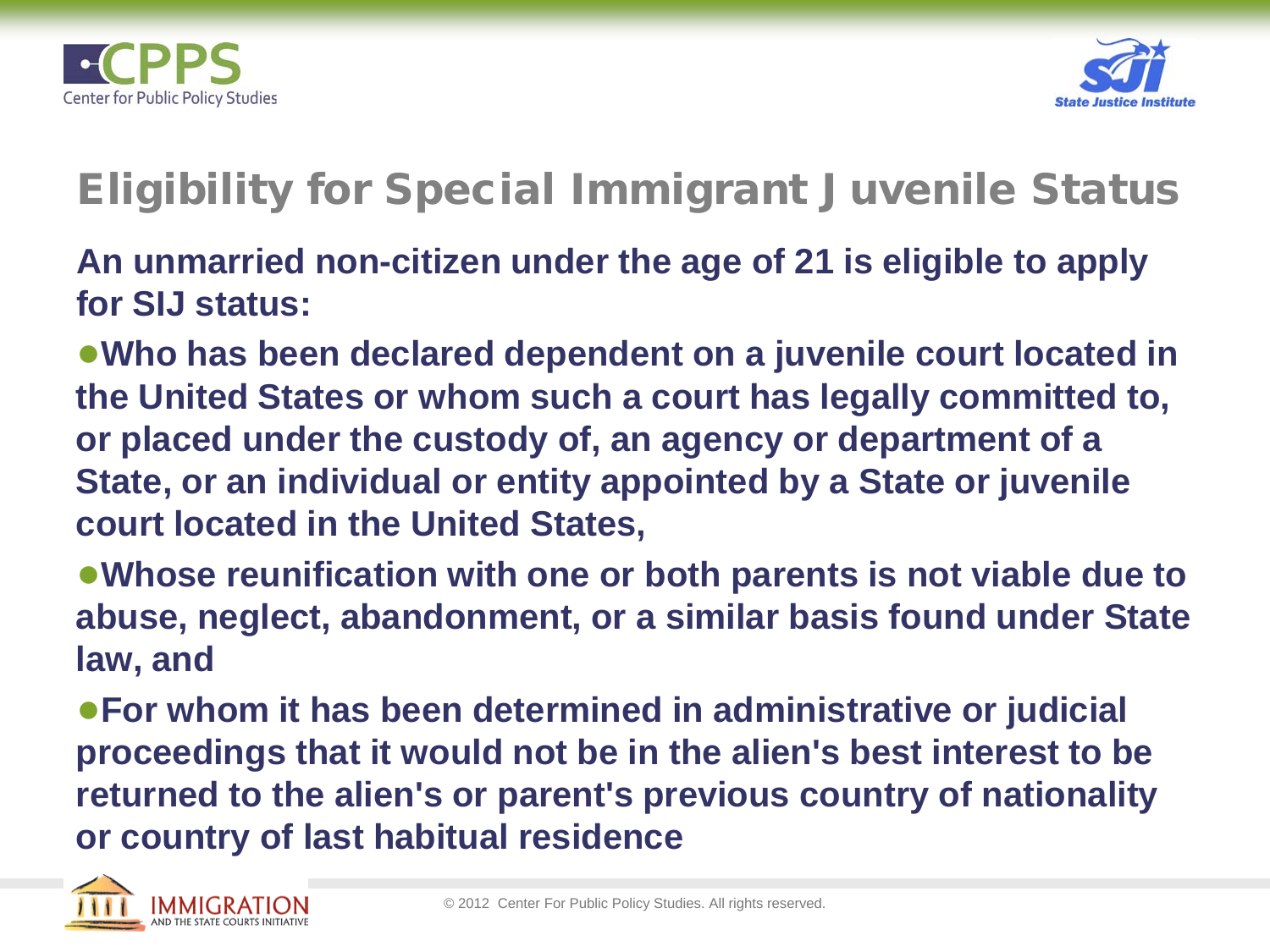



#### Special Immigrant Juvenile Status

- **The court filing may be made by a state agency or by a private individual such as a family member**
- **The juvenile court must retain jurisdiction until the juvenile is granted SIJ status**
- At the time of filing the juvenile must continue to be dependent **on the juvenile court and eligible for long-term foster care**
- An unmarried alien under the age of 21 who meets the **conditions listed above may apply for SIJ status as long as the alien is still under the jurisdiction of the dependency court**

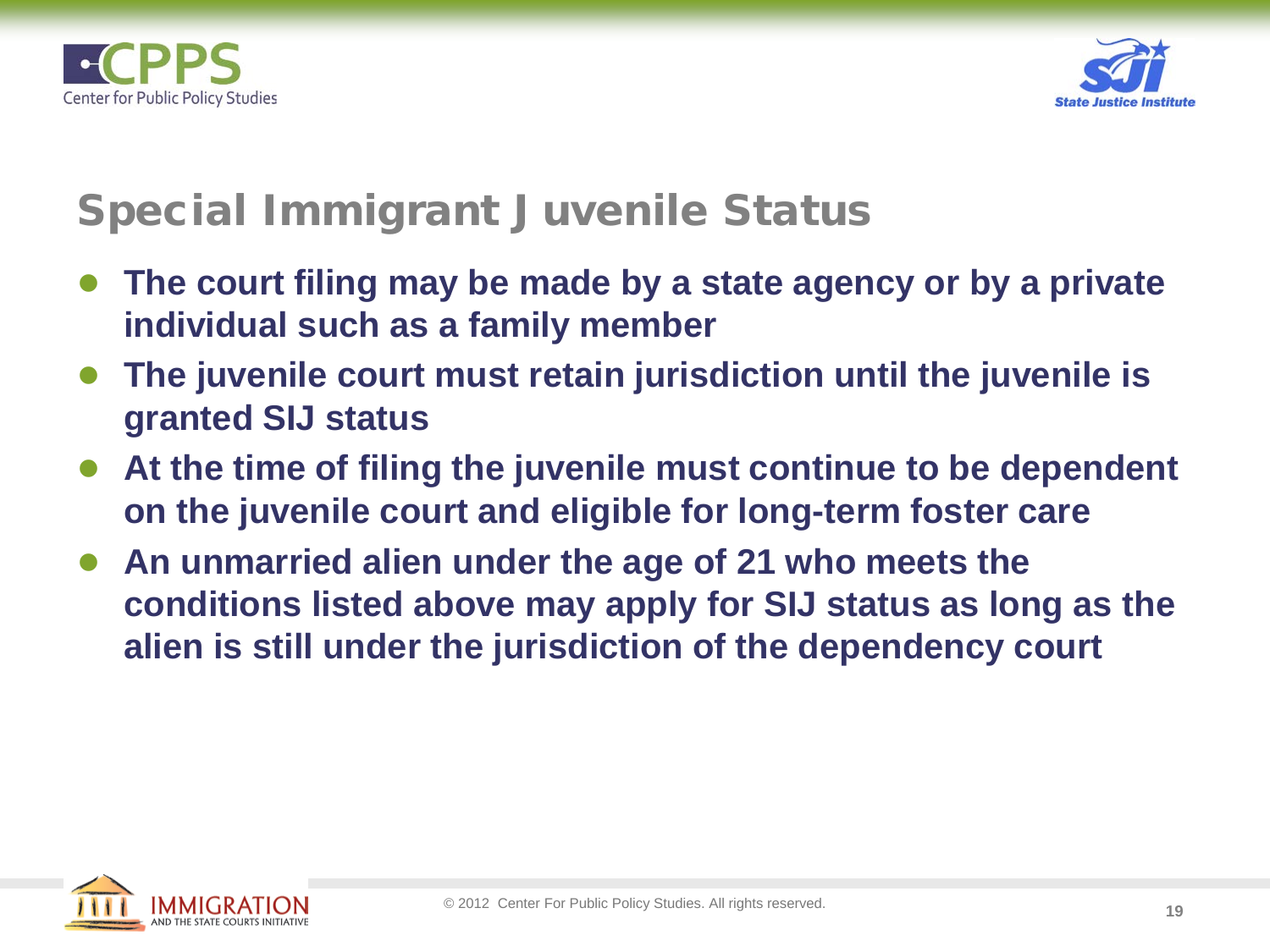



#### Benefits of Special Immigrant Juvenile Status

- **The requisite findings in a juvenile court permit application to USCIS to become a special immigrant juvenile**
- The grant of SIJ status makes the juvenile eligible to apply for **adjustment of status to law permanent resident, either concurrently or at a later time**
- **Juveniles who have been approved for SIJ status are eligible to work**
- **SIJ status is not automatic based on juvenile court findings**
- **Most grounds of inadmissibility still apply for adjustment to LPR status**

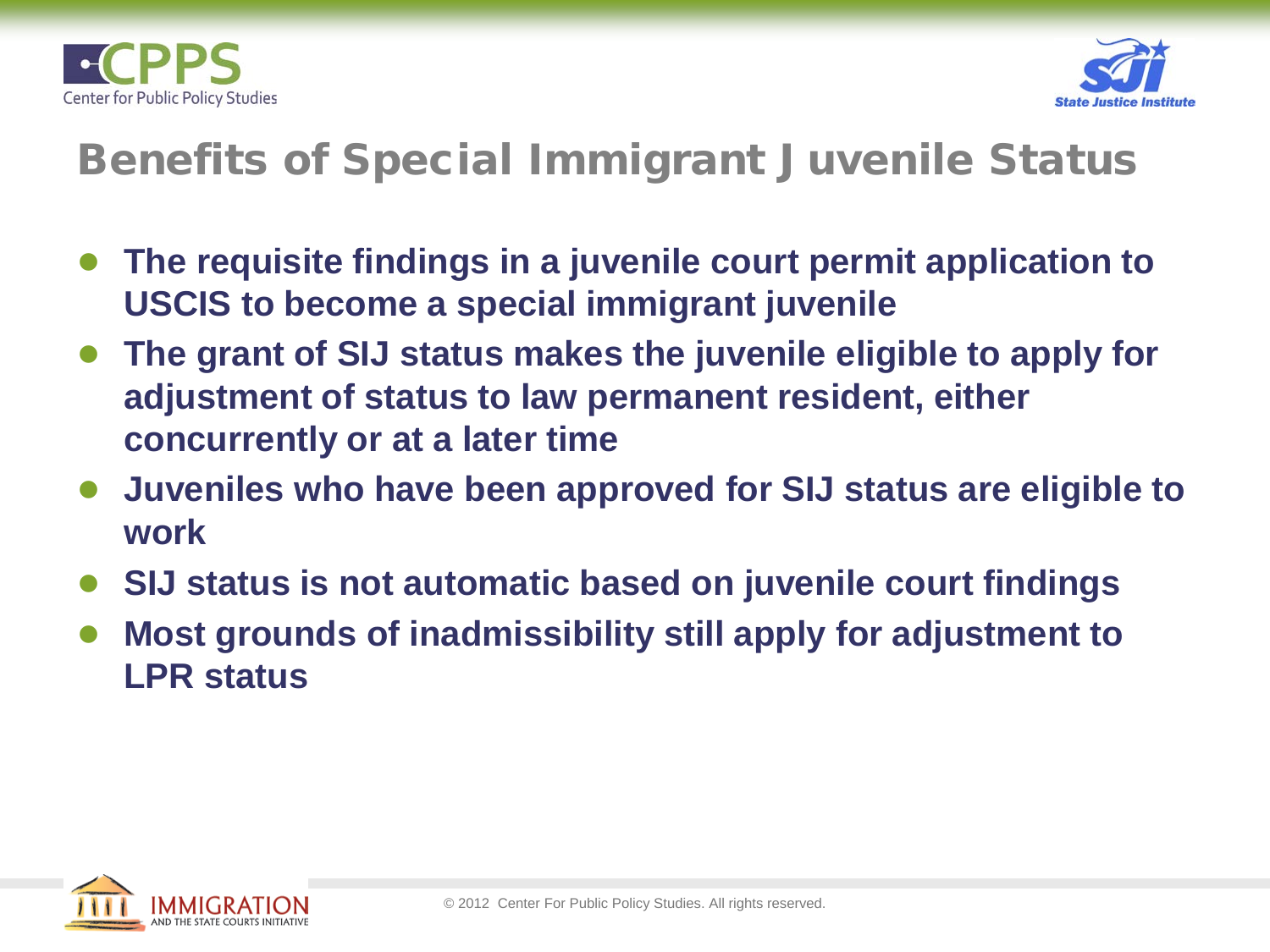



# Challenges Involving Immigrant Trafficked Juveniles

- **There may be no secure housing available for a juvenile victim of sex trafficking unless the juvenile is convicted of prostitution and sentenced to a juvenile detention facility. The conviction, which is aimed at protecting the juvenile, may end up making an immigrant juvenile ineligible for adjustment of status or discretionary immigration benefits requiring a showing of good moral character.**
- **If a trafficked juvenile also engages in other illegal activities for a trafficker, such as selling drugs or recruiting other juveniles, that additional criminal behavior, if admitted to in a delinquency hearing, could also make the victim ineligible for adjustment of status or discretionary immigration benefits requiring a showing of good moral character.**